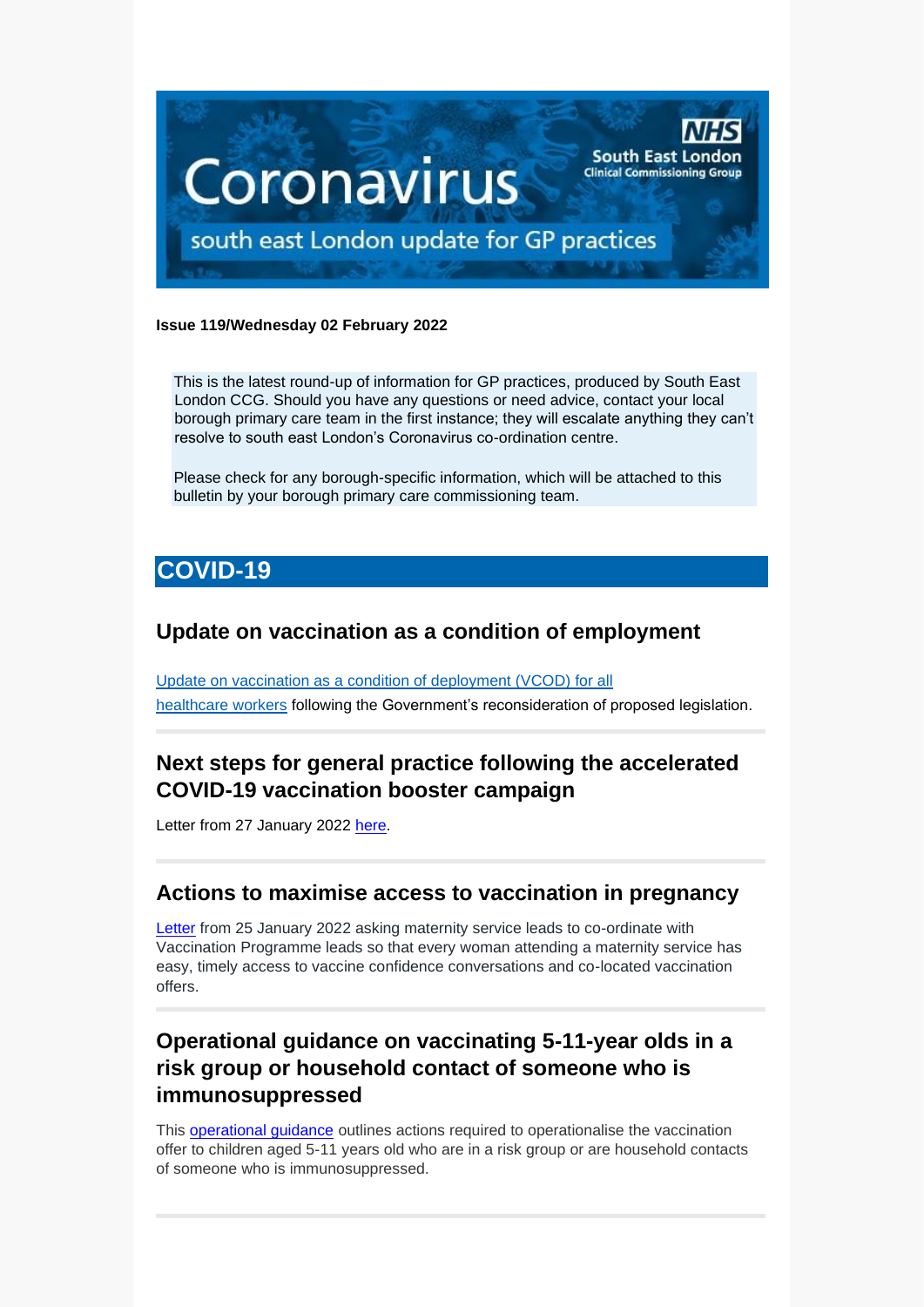# **COVID-19 testing and reporting**

Regular antigen testing of all practice staff is critical to protect staff and patients and slow the spread of Covid-19. Staff testing is vital - even after vaccination. ALL test results regardless of outcome must be reported. Find out more [here](https://selondonccg.nhs.uk/wp-content/uploads/2022/01/Key-messages-for-GP-weekly-bulletin-28-Jan.pdf) in our weekly update and below:

**Staff testing**: Reminder that all staff vaccinated or unvaccinated, should still be undertaking twice weekly asymptomatic testing using lateral flow test kits obtained from the .gov website (See below) and reporting ALL results on the government website. This is still needed to protect staff, colleagues, family member and patients within their care. It is advised when reporting to set up an account, this makes it quicker to report subsequent test results as previous information is pre-populated. You can also can the QR code on the test cartridge in cases where the text is too small to read easily.

**Lateral flow test kits for vaccination sites:** Please note that staff and volunteers should be accessing test kits via the national government website and should be testing and reporting before attending site. Order: [https://www.gov.uk/order-coronavirus-rapid](https://www.gov.uk/order-coronavirus-rapid-lateral-flow-tests)[lateral-flow-tests](https://www.gov.uk/order-coronavirus-rapid-lateral-flow-tests) and Report: [Report a COVID-19 rapid lateral flow test result -](https://www.gov.uk/report-covid19-result) GOV.UK [\(www.gov.uk\).](https://www.gov.uk/report-covid19-result) However, sites are still encouraged to hold a small supply for emergency use in cases where staff or volunteers turn up without having tested. Please let the SEL CCG Testing Team [selccg.covidtesting@nhs.net](mailto:selccg.covidtesting@nhs.net) know if you need any small supplies for emergency use and we will support obtaining a small number of kits from our Local Authority Partners.

**PCR kits in surgeries:** Reminder that GP practices should have a small stock of PCR kits for use in emergencies for staff or patients who present with possible covid symptoms. Assistance in ordering these can be made via the Specialist Team via 119. Please follow the link for information. [https://www.gov.uk/government/publications/covid-](https://www.gov.uk/government/publications/covid-19-testing-in-general-practice)[19-testing-in-general-practice](https://www.gov.uk/government/publications/covid-19-testing-in-general-practice)

Changes to collection of lateral flow kits from local sites and pharmacies: Many collection sites are now requiring a 'collection code' before issuing up to 2 lateral flow test kits (7 tests in each box). The code can be obtained by following the information on the government website [https://test-for-coronavirus.service.gov.uk/collect-lateral-flow](https://test-for-coronavirus.service.gov.uk/collect-lateral-flow-kits)[kits](https://test-for-coronavirus.service.gov.uk/collect-lateral-flow-kits) to obtain a collect code via text and email. Alternatively, some collection points are displaying a QR code which can be scanned to access a form which once completed will generate a collect code.

Lateral flow Instructions in other languages: SEL have successfully managed to petition for the 3 main languages used by Afghanistan's to support the many other translations already available. These can now be found on the government website: <https://www.gov.uk/guidance/covid-19-self-test-help>

Any testing questions please contact [avril.satchwell@nhs.net](mailto:avril.satchwell@nhs.net) Head of SEL CCG Covid Testing or the wider SEL Testing Team at [selccg.covidtesting@nhs.net](mailto:selccg.covidtesting@nhs.net)

# **GP Updates**

## **Your chance to inform staff training in general practice**

NHSE/I and Health Education England are examining the training needs of general practice staff to support working with remote triage, (navigating patients to the right person at the right time), online, telephone and video consultations. They would like to hear from any member of staff working in general practice on what types of training would help you work with these tools more confidently. Your input will be crucial in designing effective training for staff. Please complete [this survey](https://healtheducationyh.onlinesurveys.ac.uk/research-to-inform-staff-training-in-general-practice) to tell us about your experiences and views.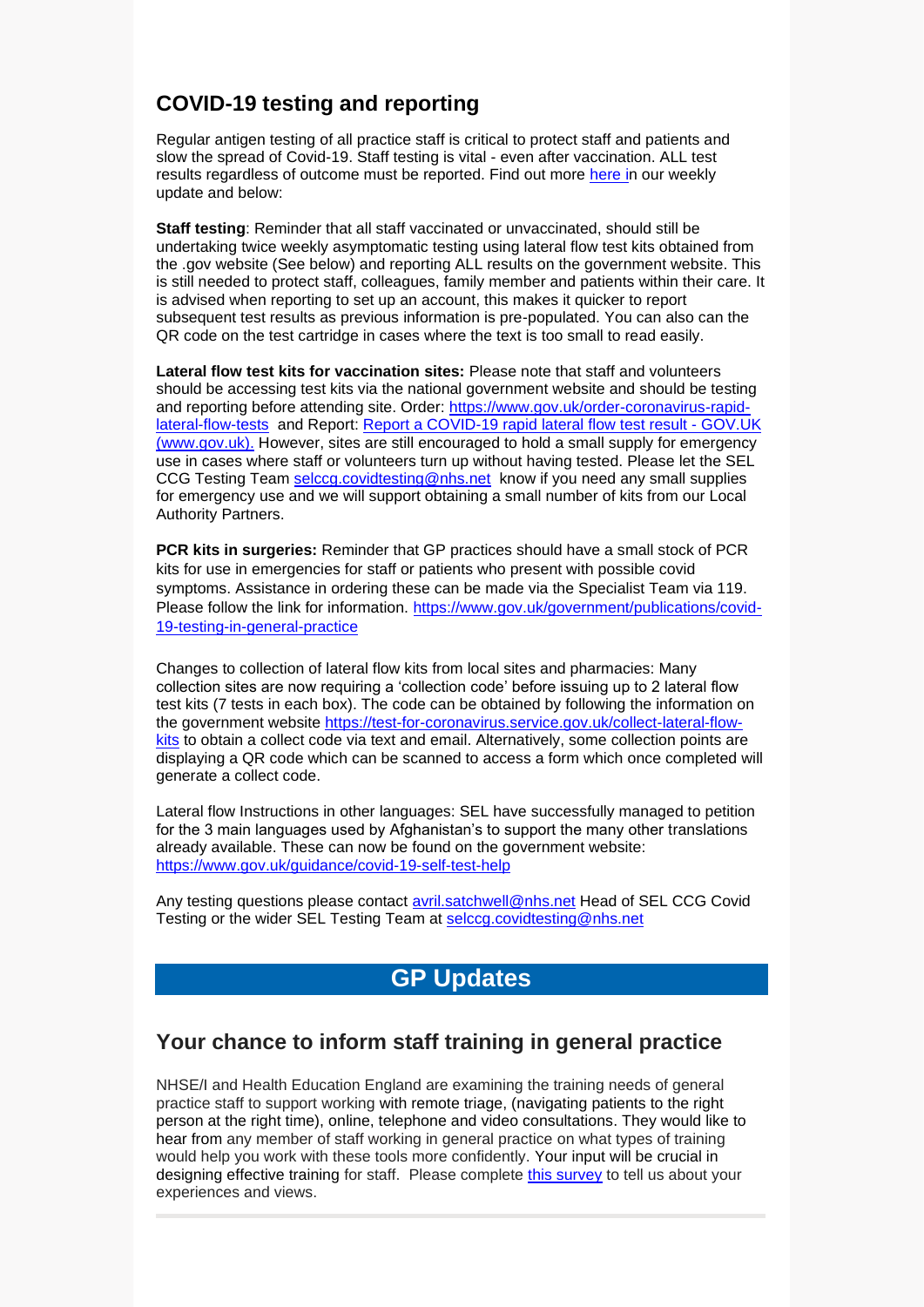# **Medication Update**

### **Insulin lispro Sanofi®**

In November 2021 Sanofi confirmed the name change for their product; Insulin lispro Sanofi® (insulin lispro U100) to Admelog®. This change has been implemented in response to physician feedback across the UK. Please see the [communication](https://selondonccg.nhs.uk/wp-content/uploads/dlm_uploads/2022/02/Insulin-lispro-Sanofi-permanent-change-to-Admelog.pdf) from Sanofi for further information.

#### **Information for Healthcare professionals:**

- Supply of Insulin Lispro Sanofi® will cease from the end of January 2022. Only Admelog® will be available for supply from February 2022.
- The preparation of Admelog® remains the same, therefore existing stock of Insulin lispro Sanofi® does not need to be discarded.

#### **Actions:**

- Practices are asked to review prescriptions of Insulin Lispro Sanofi® and change to Admelog® in line with the manufacture's guidance. Practices may wish to use the following [EMIS search](https://selondonccg.nhs.uk/healthcare-professionals/medicines-optimisation/south-east-london-medicines-optimisation-team/emis-searches/) for identification of patients.
- Practices are asked to ensure all members of the clinical team are aware of the name change so patients can be supported appropriately. An OptimiseRx message has also been generated to support clinicians further.

#### **Viridal Duo® (Alprostadil) discontinuation:**

In November 2021, Advanz Pharma confirmed the discontinuation of Viridal Duo® (alprostadil). Viridal Duo continuation packs will no longer be available from the  $31<sup>st</sup>$ January 2022. Please see the [communication](https://selondonccg.nhs.uk/wp-content/uploads/dlm_uploads/2022/02/Viridal-Discontinuation-Notification.pdf) from the manufacturer for further information.

#### **Actions:**

- Clinicians are advised to review prescriptions for Viridal Duo® Powder. Practices may wish to use the **EMIS** search to identify patients currently prescribed this medication.
- To prescribe Viridal products going forward, please provide repeat prescriptions of the 'Starter Pack' only which contains a reusable injector.
- An OptimiseRx message will be added to support clinicians with this change.

### **Dulaglutide (Trulicity®))**

Lilly (the manufacturers of dulaglutide (Trulicity®) have advised that there are currently shortages of the 3.0 mg weekly and 4.5 mg weekly preparations. The shortages are anticipated to be short term, with wholesalers and pharmacies expected to be replenished in April 2022.

Trulicity® 0.75 mg and 1.5 mg doses and other Lilly diabetes medicines are **not** impacted by this disruption.

The current 2-3 month shortage is due to higher than expected demand and not as a result of any quality or regulatory issues.

**Recommendations for patients who are currently prescribed Trulicity 3.0mg weekly and 4.5mg weekly injections:**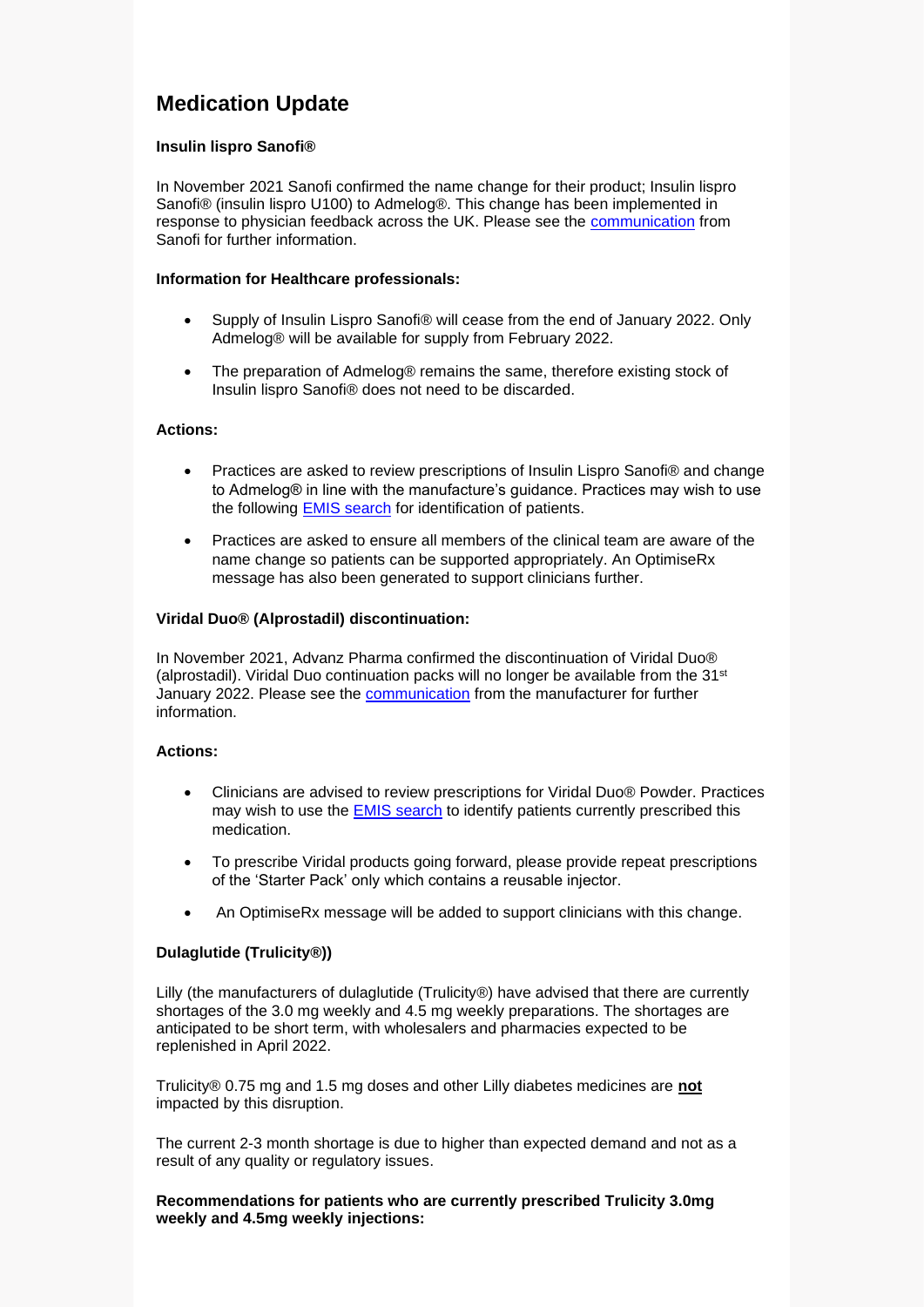- Please identify patients and contact the initiating team for advice. Do not prescribe multiples of the lower Trulicity doses e.g. do not prescribe two 1.5mg weekly injections to make up a 3mg weekly dose. This route of administration is outside of the license and would double the cost of therapy
- Potential alternatives may include:
	- Temporarily reverting to a lower dose of Trulicity® 1.5 mg weekly, with appropriate glycaemic monitoring. Please consider that additional medication or changes to current medication may be required to maintain glycaemic control
	- Switching patients to an alternative GLP-1 Receptor Agonist

In case of any queries, Lilly's Medical Information Team can be contacted on 01256 315000 or [medinfo\\_ukhub@lilly.com.](mailto:medinfo_ukhub@lilly.com)

## **FOR INFO: Section 7a Vacs and Imms Incident Form**

Due to a technical issue, the original link to report vaccine incidents is no longer working. Please find below the new link:

[https://forms.office.com/Pages/ResponsePage.aspx?id=kp4VA8ZyI0umSq9Q55CtvwIsS](https://forms.office.com/Pages/ResponsePage.aspx?id=kp4VA8ZyI0umSq9Q55CtvwIsS2sc2J5LrOYYrLpNuGZURU9TSVhBNTNVR1daMFIwRzFBMjI3NEtFTCQlQCN0PWcu) [2sc2J5LrOYYrLpNuGZURU9TSVhBNTNVR1daMFIwRzFBMjI3NEtFTCQlQCN0PWcu](https://forms.office.com/Pages/ResponsePage.aspx?id=kp4VA8ZyI0umSq9Q55CtvwIsS2sc2J5LrOYYrLpNuGZURU9TSVhBNTNVR1daMFIwRzFBMjI3NEtFTCQlQCN0PWcu)

Please report any vaccination or vaccine storage incidents to our team as soon as possible.

If you have any queries please contact [england.londonimms@nhs.net](mailto:england.londonimms@nhs.net)

### **New Mindful Mums and Dads programme**

From February 2022 onwards the Bromley, Lewisham and Greenwich Mind team will be trialling a new online antenatal and postnatal offer (both in-person and online) and new culturally specific groups for BAME women. For further information, please contact [Camilla.Small@BLGMind.org.uk](mailto:Camilla.Small@BLGMind.org.uk) or [Karen.Taylor@BLGMind.org.uk.](mailto:Karen.Taylor@BLGMind.org.uk)

A detailed programme is available [here.](https://selondonccg.nhs.uk/wp-content/uploads/2022/02/Mindful-mums.pdf)

## **National PPE Acute and Primary Care Customer Insight Newsletter**

January 2022 edition of [National PPE Acute and Primary Customer Insight newsletter](https://sway.office.com/SNMzB3CKq5JC3dCQ?ref=Link) 

### **MMR uptake communications and marketing campaign**

On 1st February 2022 OHID, supported by the UKHSA is launching a new campaign to encourage parents of eligible children aged 1-5 years that haven't had their MMR vaccination to come forward. The campaign will run for six weeks until 14th March 2022.

The objective is to increase the number of people getting children they care for vaccinated from Measles, Mumps and Rubella and boost parents' confidence that getting their children vaccinated is the right thing to do, by dialling up the risk of measles, mumps and rubella.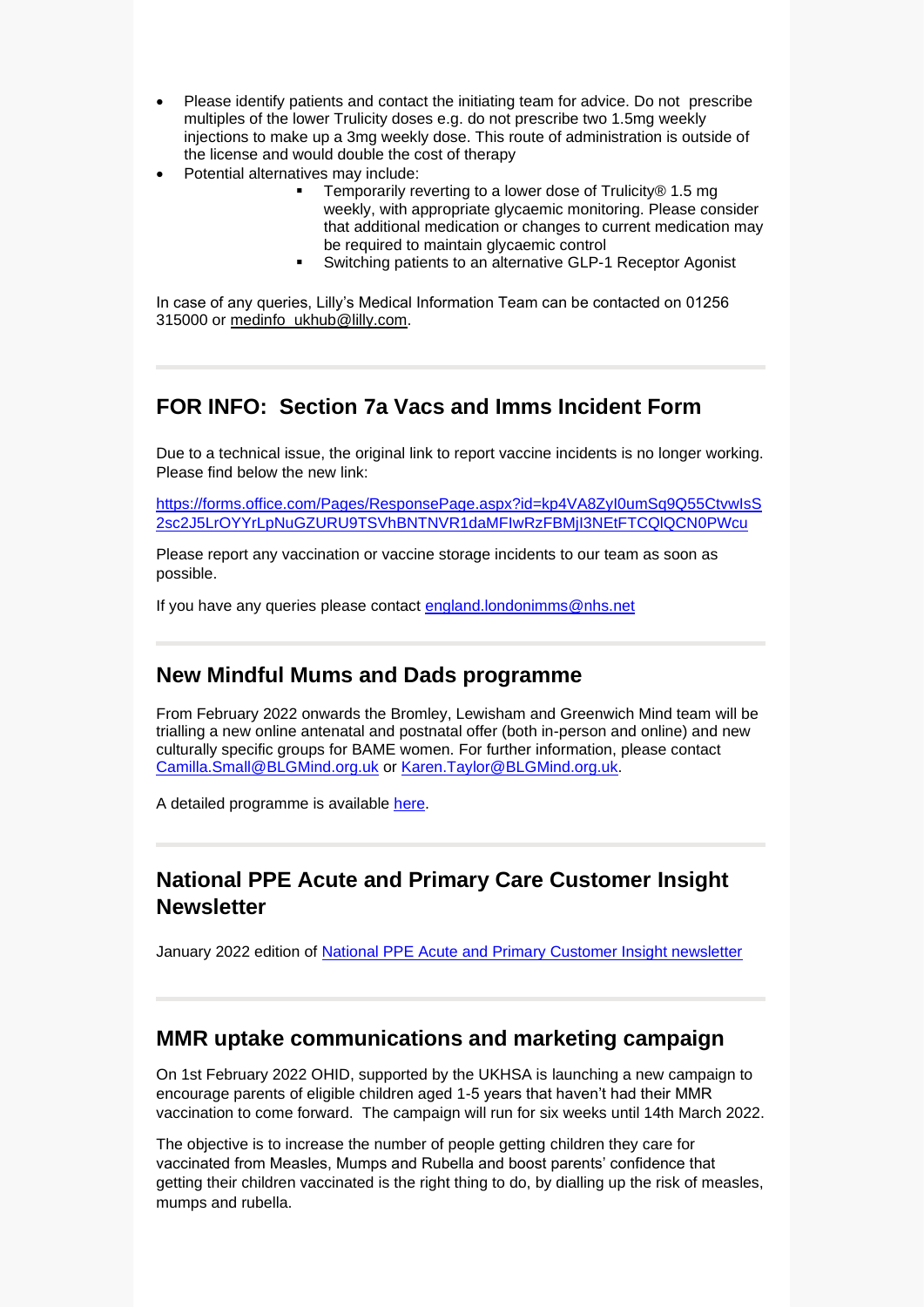The attached [campaign summary slides](https://selondonccg.nhs.uk/wp-content/uploads/2022/02/Item-2-Childhood-Vaccination-Campaign-campaign-summary.pdf) provide a helpful overview of the campaign 'at a glance' which include radio, out of home advertising, PR and partnerships work.

Please contact us if you have any queries at [england.londonimms@nhs.net](mailto:england.londonimms@nhs.net)

## **Keeping Well in South East London launches free full mental health assessments**

The [Keeping Well in South East London \(KWSEL\)](https://scanmail.trustwave.com/?c=8248&d=_NL54ZKdl1dRxYs6mM3CvX0kISSwGr6nBr1ceRNHBg&u=https%3a%2f%2fwww%2ekeepingwellsel%2enhs%2euk%2f) has launched the offer of free, full mental health assessments for NHS and care staff. The service offers wellbeing and psychological support to all staff offering health and care services across South East London.

On first contact staff will be offered a confidential initial holistic, needs-based assessment which could cover social, mental health, substance use, relationships, family, caring responsibilities, finance and keeping well. If appropriate, this could then transition into a more comprehensive assessment.

A comprehensive mental health assessment will take the form of an initial telephone conversation where a therapist will take callers through any concerns and next steps and any goals. The team will then help those staff using the service navigate all the offers and choose what is best for them, taking into consideration available services and availability.

The service also provides a range of support including through a digital portal, self-help resources, self-assessment, live chat and a community forum.

Consultant Clinical Psychologist and Lead for the Keeping Well in South East London (SEL ICS) Portal Dr Helen Winter said: "The team will help you navigate the system, continuing to support you until you engage in the required intervention/support. We will be able to signpost to self-help resources/events/webinars which you may find helpful whilst waiting. We will also provide follow-up after the staff member has 'landed' in the service, to check whether your needs were met and whether you have any additional difficulties that need to be addressed.

We are working in collaboration with all health and care providers in South East London including occupational health departments, IAPT and in-house psychology and staff support services."

For more information, contact: [slm-tr.keepingwell.sel@nhs.net](mailto:slm-tr.keepingwell.sel@nhs.net)

## **Information from Acute Providers**

## **Update on the temporary closure of Post Covid Assessment Clinics at GSTT and KCH**

Following the easing of pressures caused by the omicron surge, we can now confirm a return to the delivery of assessment services for Long Covid. Post Covid Assessments Clinics at both GSTT and KCH have reopened and are accepting new referrals via eRS.

Please ensure that prior to identifying any patients for assessment in the specialist clinics, all the relevant referral information and investigations (bloods, CXR etc.) are complete to prevent rejected referrals (or missed diagnoses).

### **Closure of Ophthalmology Service at Lewisham**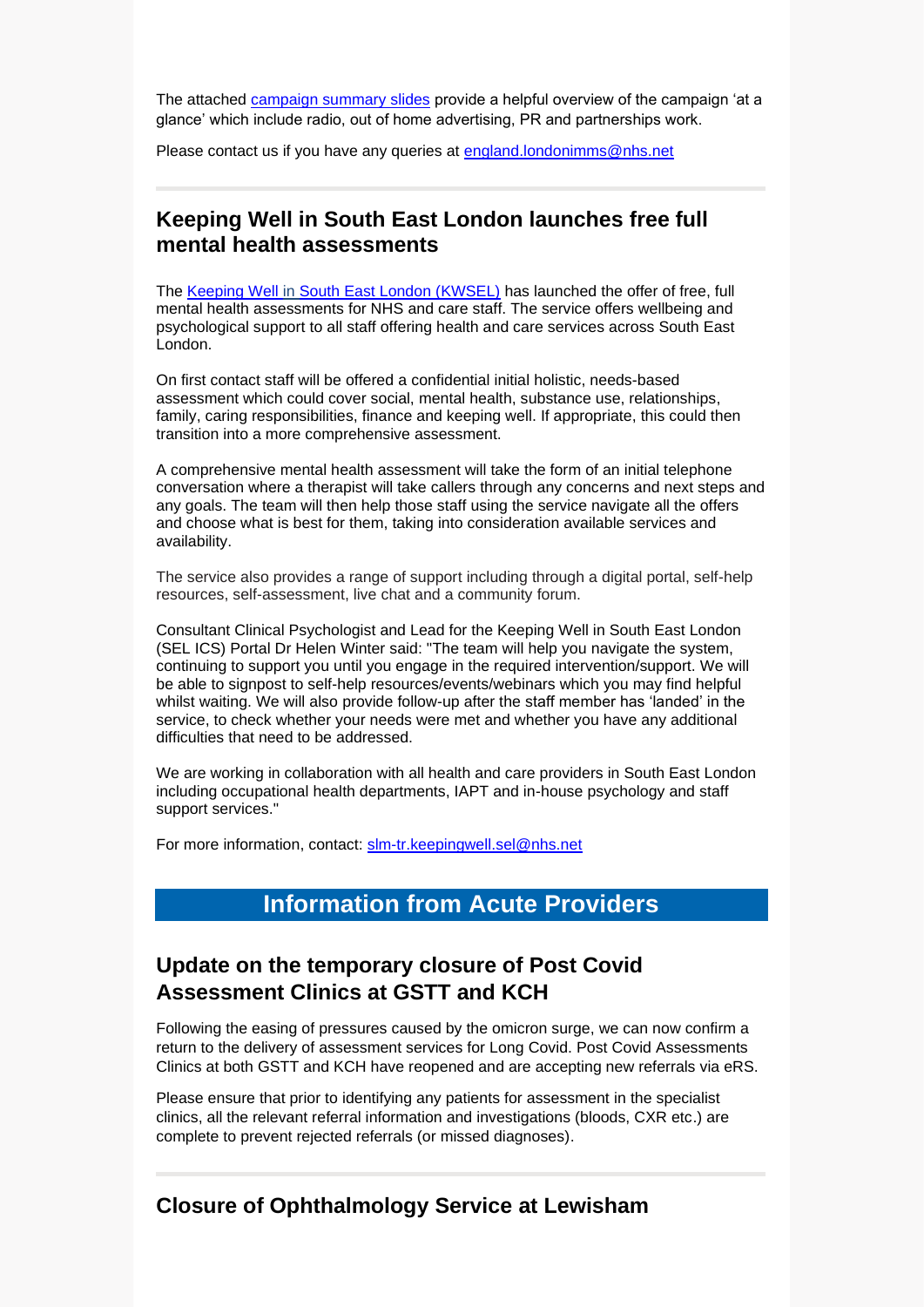Please note that the Ophthalmology Service and University Hospital Lewisham will be closed from the 1st April 2022. You will no longer be able to refer to this service via eRS. Patients will be redirected to Denmark Hill.

## **Cancer updates**

## **Updated - South East London Cancer Alliance**

Please find below a link to the latest version of the update, which also includes FAQs for primary care on cancer services in south east London to support GPs and patients during the pandemic.

[Cancer updates for GPs \(19 January 2022\)](https://selondonccg.nhs.uk/wp-content/uploads/2022/01/SEL-Cancer-Updates-FAQs-for-Primary-Care-19-Jan-2022.pdf) 

## **Online seminars, webinars and e-learning**

## **IPC Webinars and Drop-in Sessions for GP Practices in February and March 2022**

Webinar sessions to provide IPC training, advice, and support to all staff working in GP surgeries and healthcare centres.

### **GP IPC Training**

- Wednesday 9 February 2022 at 13:00
- Wednesday 23 February 2022 at 13:00
- Wednesday 9 March 2022 at 13:00
- Wednesday 23 March 2022 at 13:00

#### Join via [Eventbrite.](https://www.eventbrite.co.uk/x/ipc-refresher-training-for-gp-practices-tickets-106091235742)

#### **A weekly virtual drop-in clinic for IPC advice.**

- Wednesday, 16 February 2022 at 13:00
- Wednesday 2 March 2022 at 13:00
- Wednesday 16 March 2022 at 13:00

Join via [Eventbrite.](https://www.eventbrite.co.uk/x/ipc-advice-clinic-for-gp-practices-in-london-tickets-256956944137)

## **NHS Leadership Academy- Managing issues around staff vaccination**

The NHS Leadership Academy is offering all managers involved in this exercise the opportunity to access facilitated sessions throughout the months of February to May 2022. Find out more [here.](https://selondonccg.nhs.uk/wp-content/uploads/2022/01/NHS-LLL-Managing-issues-around-staff-vaccination-support-sessions-v1.01.pdf)

Register to join one of these Management Support Groups by emailing mark.cole@leadershipacademy.nhs.uk or register your interest via the [LLA website.](https://london.leadershipacademy.nhs.uk/2022/01/24/managing-issues-around-staff-vaccination/)

## **COVID-19 vaccine equalities webinar series**

NHS staff and colleagues from other sectors involved in NHS COVID-19 vaccination delivery can now book for these webinars, which will share insights to help teams to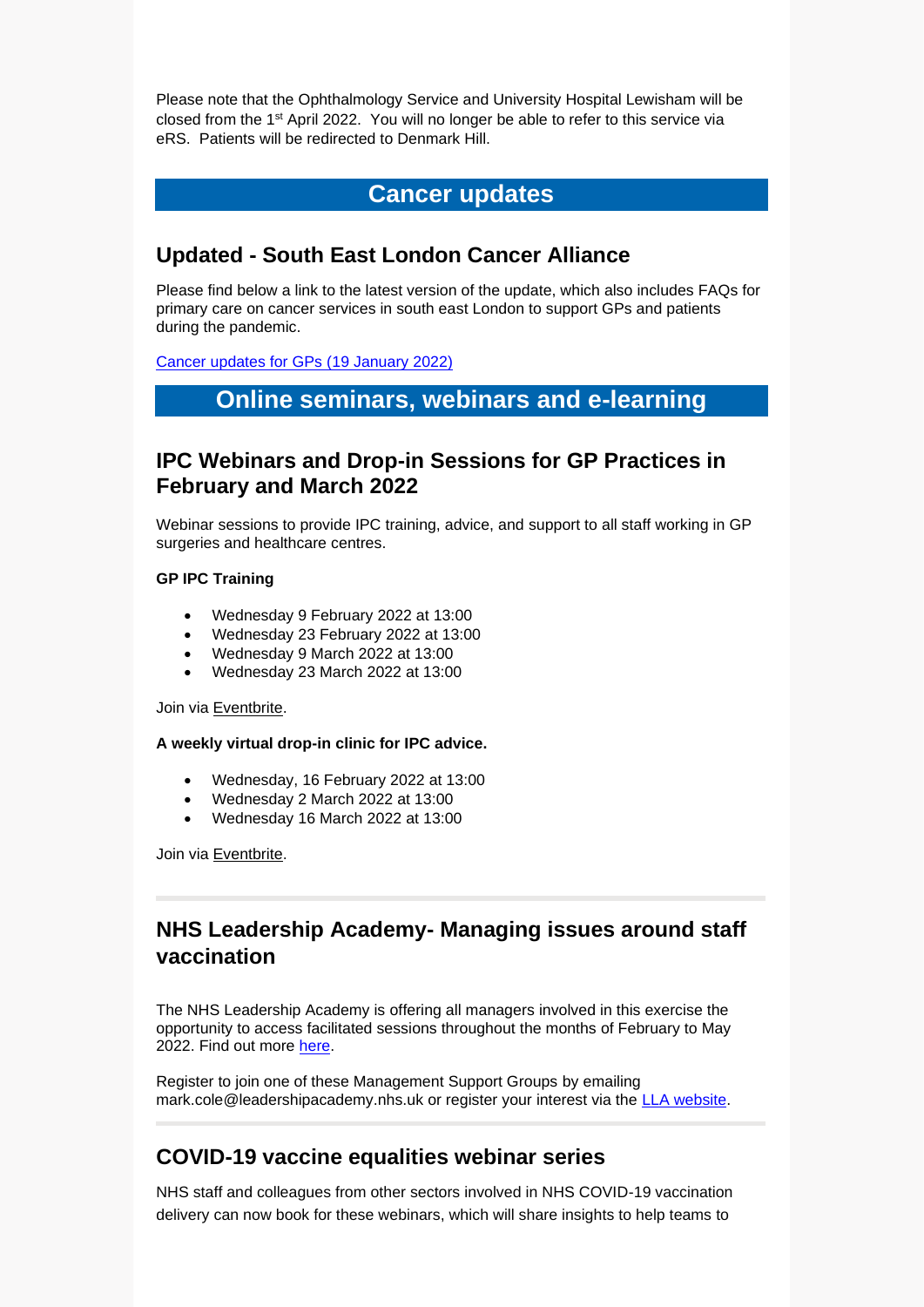increase confidence and improve uptake among priority groups and underserved communities:

**Thursday 3 February - 13.30 to 15.00**. [Bridging the uptake gap in areas of multiple](https://www.events.england.nhs.uk/events/bridging-the-uptake-gap)  [deprivations](https://www.events.england.nhs.uk/events/bridging-the-uptake-gap)

**Thursday 17 February - 13.30 to 15.00**. [Ensuring vaccinations are accessible to paid](https://www.events.england.nhs.uk/events/covid-vaccination-carers-and-vulnerable-population)  [and unpaid carers and people with long term conditions](https://www.events.england.nhs.uk/events/covid-vaccination-carers-and-vulnerable-population)

## **[GP Pensions ahead of the PCSE Deadline](https://eur02.safelinks.protection.outlook.com/?url=https%3A%2F%2Fwww.lmc.org.uk%2Fvisageimages%2FEvents%2F2022%2F2022-02-03%2520NHS%2520Pensions%2520-%2520GP%2520Pensions%2520ahead%2520of%2520the%2520PCSE%2520Deadline%2520booking%2520form.pdf&data=04%7C01%7CRizwana.Ahmed%40lmc.org.uk%7C3d0b3ae9ee5d4253b01b08d9e182cb9f%7C5670c82635004dfd9a7fc45939b3c53f%7C0%7C0%7C637788774143520269%7CUnknown%7CTWFpbGZsb3d8eyJWIjoiMC4wLjAwMDAiLCJQIjoiV2luMzIiLCJBTiI6Ik1haWwiLCJXVCI6Mn0%3D%7C3000&sdata=2ZHDYFmKaj%2FXRxnLgE2uecsLdrPvDtguWgvTut8hgxw%3D&reserved=0)**

**Thursday 3 February 2022 – 12.30 to 13.30.**

Covering: NHS Pensions, outlining the existing schemes, the upcoming changes as a result of the Age Discrimination Case and the importance of the PCSE deadline of 11 February 2022 for submission of Compensation Form.

[Book online.](https://eur02.safelinks.protection.outlook.com/?url=https%3A%2F%2Fwww.lmc.org.uk%2Fonlinebooking.php%3Feventcode%3D000381%26id%3D&data=04%7C01%7CRizwana.Ahmed%40lmc.org.uk%7C3d0b3ae9ee5d4253b01b08d9e182cb9f%7C5670c82635004dfd9a7fc45939b3c53f%7C0%7C0%7C637788774143520269%7CUnknown%7CTWFpbGZsb3d8eyJWIjoiMC4wLjAwMDAiLCJQIjoiV2luMzIiLCJBTiI6Ik1haWwiLCJXVCI6Mn0%3D%7C3000&sdata=7Lt6G3Sfh0F545yoOQQ0YlGBrdkL%2FRethvBo9wN5fqY%3D&reserved=0) For further information email: [lead@lmc.org.uk](mailto:lead@lmc.org.uk)

# **Health Innovation Network interactive webinar - Modernising Primary Care Telephony**

### **Wednesday 2nd March - 12.30 to 14.00**

This webinar, presented by the HIN in collaboration with the NHS England Digital First Programme London, will look at how updating traditional telephone systems can improve interactions with patients and support PCN development, flexible and remote working and help streamline service delivery.

This event will update primary care staff about emerging national plans around primary care telephony and build on previous work undertaken in this area through the Digital First Programme and learning from ongoing projects. It will also showcase several products on the market, helping primary care staff understand the breadth and depth of functionality that can transform primary care processes.

To attend register your interest on [Eventbrite](https://www.eventbrite.co.uk/e/modernising-primary-care-telephony-tickets-239108117817) using password: **modernTelephony**

For more details please contact [lana.abou-rafeh@nhs.net](mailto:lana.abou-rafeh@nhs.net)

### **Resources**

### **Don't Miss Your Vaccine Maternity Booklets**

Our Healthier South East London and communications agency Lynn PR have been working together on the **[#DontMissYourVaccine](https://nhsselvax.com/im-pregnant/)** campaign to encourage pregnant women to access the COVID-19 and Flu vaccines.

We have produced a pair of booklets containing the latest information and guidelines on vaccination in pregnancy: a patient-facing booklet which can be shared with pregnant patients, or patients wanting to have a baby/trying to conceive; and a practitioner's booklet to further support practitioners regularly working with pregnant women.

**Every GP practice in south east London is being sent copies of the booklets which are expected to arrive on the 4th or 5th February - please look out for this resource which is being sent to you free of charge via post.**